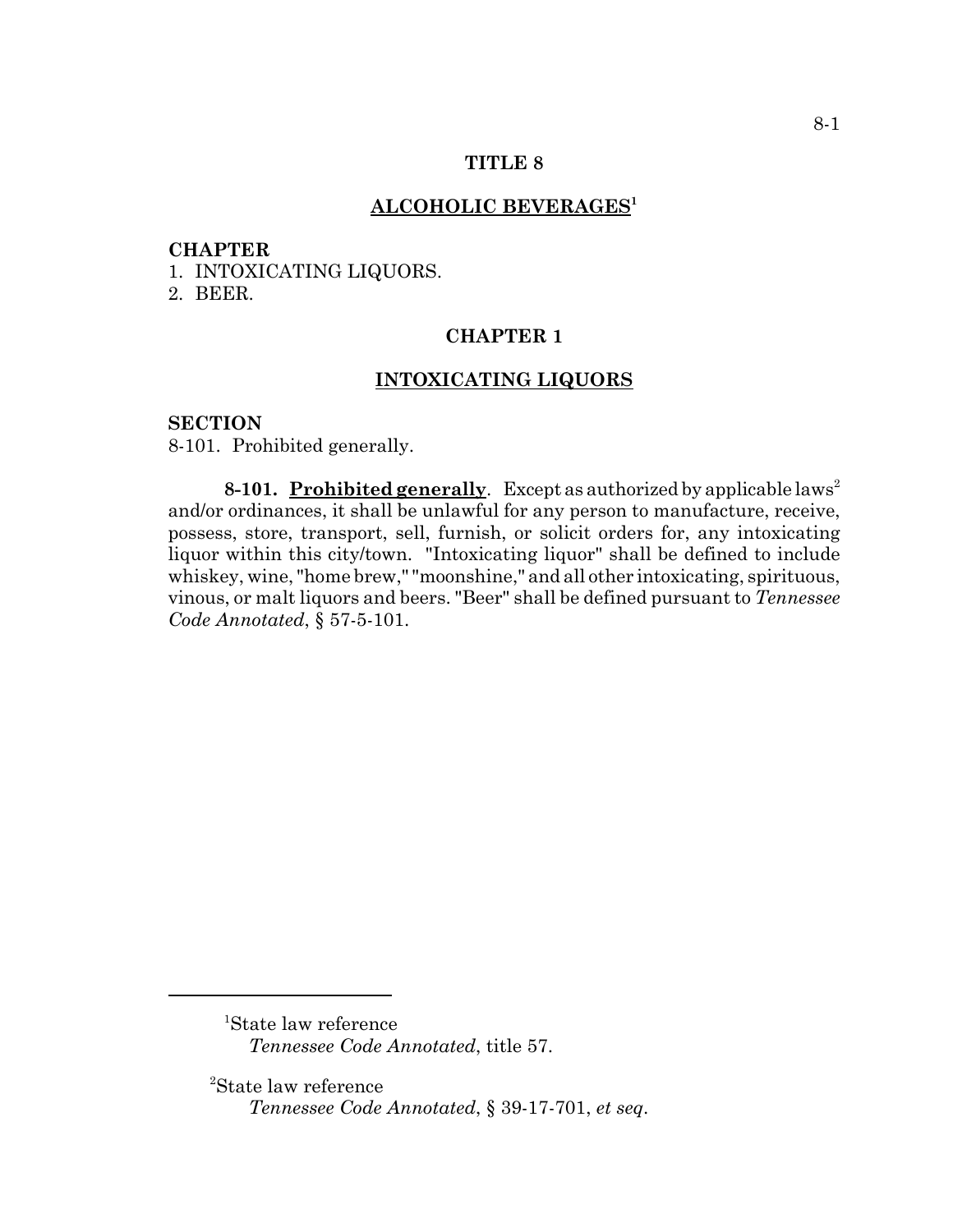# **CHAPTER 2**

# **BEER**

### **SECTION**

- 8-201. Beer board established.
- 8-202. Meetings of the beer board.
- 8-203. Record of beer board proceedings to be kept.
- 8-204. Requirements for beer board quorum and action.
- 8-205. Powers of the beer board.
- 8-206. Beer defined.
- 8-207. Permit required for engaging in beer business.
- 8-208. Privilege tax.
- 8-209. Beer permits shall be restrictive.
- 8-210. Prohibited beer sales.
- 8-211. Limitations on number of permits.
- 8-212. Issuance of permits to persons convicted of certain crimes prohibited.
- 8-213. Drive-through window sales.
- 8-214. Interference with the public health, safety, and morals prohibited.
- 8-215. Prohibited conduct or activities by beer permit holders, employees, and persons engaged in the sale of beer.
- 8-216. Revocation or suspension of beer permits.
- 8-217. Civil penalty in lieu of revocation or suspension.
- 8-218. Loss of clerk's certification for sale to minor.
- 8-219. Violations and penalty.

**8-201. Beer board established**. There is hereby established a beer board to be composed of all the members of the Bradford Board of Mayor and Aldermen. A chairman shall be elected annually by the board from among its members. All members of the beer board shall serve without compensation. (Ord. #010311, Jan. 2011)

**8-202. Meetings of the beer board**. All meetings of the Bradford Beer Board shall be open to the public. The beer board shall hold regular meetings in the city hall at times as it shall prescribe. When there is business to come before the beer board, a special meeting may be called by the chairman, provided he gives reasonable notice thereof to each member. The board may adjourn a meeting at any time to another time and place. (Ord. #010311, Jan. 2011)

**8-203. Record of beer board proceedings to be kept**. (1) The city recorder shall make a record of the proceedings of all meetings of the beer board.

(2) The record shall be a public record and shall contain at least the following information: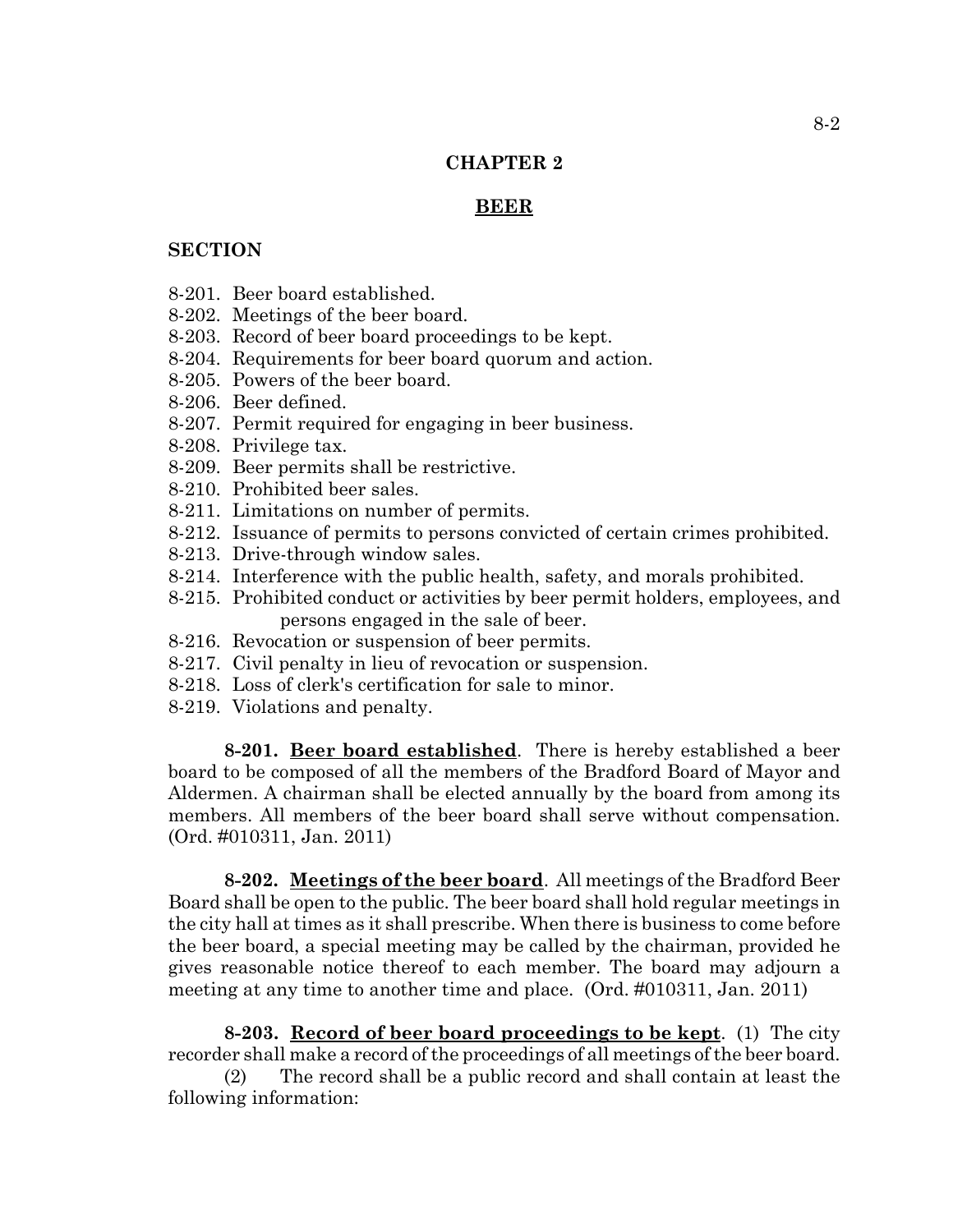- (a) The date of each meeting;
- (b) The names of the board members present and absent;

(c) The names of the members introducing and seconding motions and resolutions, etc. before the board;

- (d) A copy of each such motion or resolution presented;
- (e) The vote of each member thereon; and

(f) The provisions of each beer permit issued by the board. (Ord. #010311, Jan. 2011)

**8-204. Requirements for beer board quorum and action**. The attendance of at least a majority of the members of the beer board shall be required to constitute a quorum for the purpose of transacting business. Matters before the board shall be decided by a majority of the members present if a quorum is constituted. Any member present but not voting shall be deemed to have cast a "nay" vote. (Ord. #010311, Jan. 2011)

**8-205. Powers of the beer board**. The beer board shall have the power and it is hereby directed to regulate the selling, storing for sale, distributing for sale, and manufacturing of beer within the corporate limits of the City of Bradford in accordance with the provisions of this chapter. (Ord. #010311, Jan. 2011)

**8-206. Beer defined**. The term "beer" as used in this chapter shall be the same definition appearing in *Tennessee Code Annotated*, § 57-5-501. (Ord. #010311, Jan. 2011, as amended by Ord. #02062017, March 2017)

**8-207. Permit required for engaging in beer business**. It shall be unlawful for any person to sell, store for sale, distribute for sale, or manufacture beer within the corporate limits of Bradford without first making application to and obtaining a permit from the beer board. The application shall be made on such form as the board shall prescribe and/or furnish, and pursuant to *Tennessee Code Annotated*, § 57-5-104(a) shall be accompanied by a non-refundable application fee of two hundred fifty dollars (\$250.00). Said fee shall be in the form of payments via credit card, cash, or check payable to the City of Bradford. Each applicant must be a person of good moral character and he must certify that he has read and is familiar with the provisions of this chapter. (Ord. #010311, Jan. 2011, modified)

**8-208. Privilege tax**. There is hereby imposed on the business of selling, distributing, storing, or manufacturing beer within the corporate limits of Bradford a privilege tax of one hundred dollars (\$100.00). Any person, firm, corporation, joint stock company, syndicate, or association engaged in the sale, distribution, storage, or manufacture of beer within the corporate limits of Bradford shall remit the tax each successive January 1 to the City of Bradford,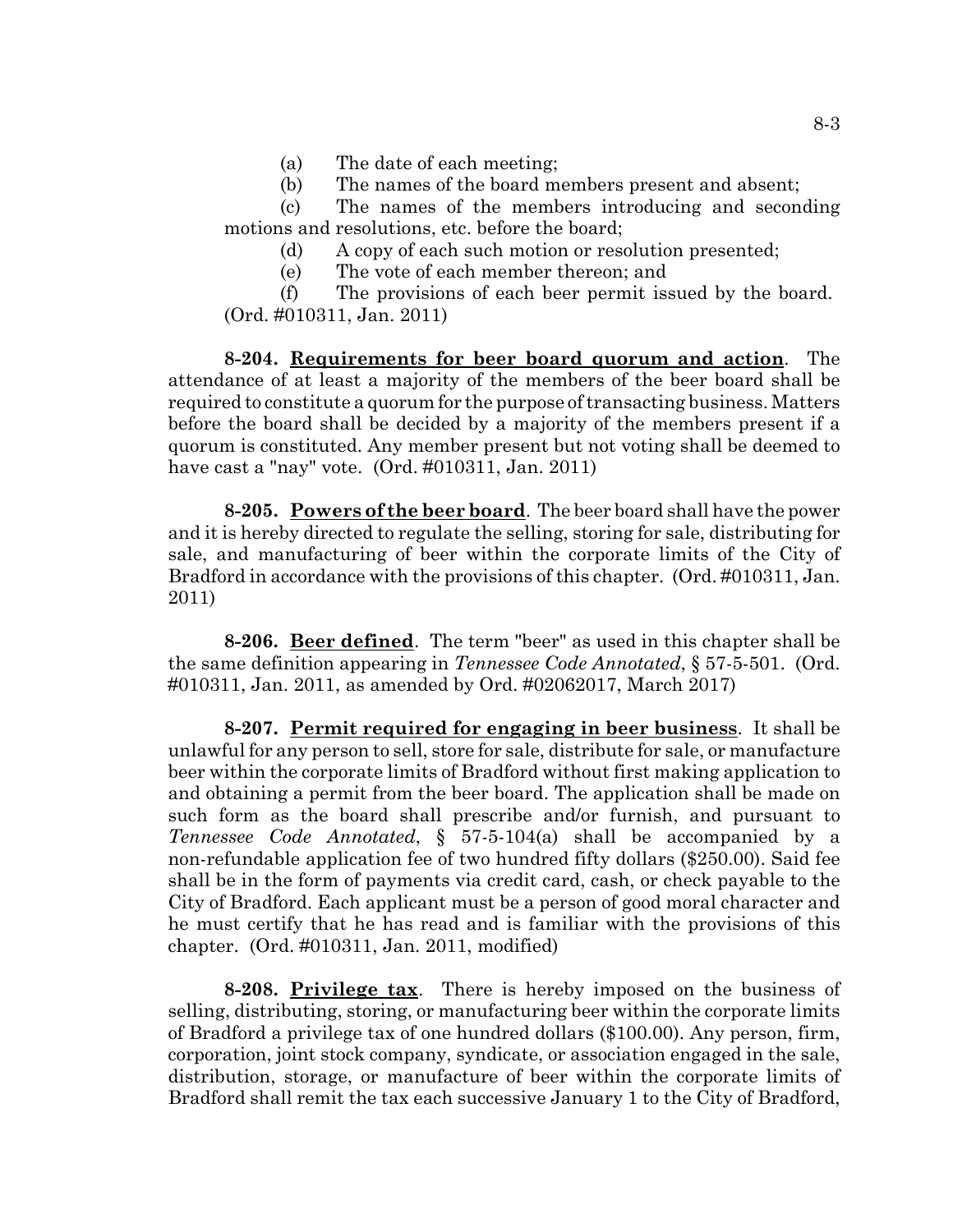Tennessee. At the time a new permit is issued to any business subject to this tax, the permit holder shall be required to pay the privilege tax on a prorated basis for each month or portion thereof remaining until the next tax payment date. (Ord. #010311, Jan. 2011)

**8-209. Beer permits shall be restrictive**. All beer permits shall be restrictive as to the type of beer business authorized under them. Separate permits shall be required for selling at retail, storing, distributing, and manufacturing. It shall be unlawful for any beer permit holder to engage in any type or phase of the beer business not expressly authorized by his permit. It shall likewise be unlawful for him not to comply with any and all express restrictions or conditions of his permit. (Ord. #010311, Jan. 2011)

**8-210. Prohibited beer sales**. The beer board shall not issue a beer permit for any of the following:

- (1) The sale of beer on Sundays;
- (2) The sale of beer for on-premises consumption; or

(3) The sale of beer for any temporary or occasional business, function, or celebration. (Ord. #010311, Jan. 2011)

**8-211. Limitations on number of permits**. There shall be no more than three (3) permits issued by the City of Bradford for the sale of beer within the corporate city limits. (Ord. #010311, Jan. 2011)

**8-212. Issuance of permits to persons convicted of certain crimes prohibited**. No beer permit shall be issued to any person who has been convicted for the illegal possession, sale, manufacture, or transportation of intoxicating liquor, or any crime involving moral turpitude, within the ten (10) year period preceding the date of application for a beer permit. (Ord. #010311, Jan. 2011)

**8-213. Drive-through window sales**. No beer permit holder shall allow beer sales by means of a drive-through window unless such sale and delivery has been specifically approved by the beer board and such approval made a part of the holder's beer permit. (Ord. #010311, Jan. 2011)

**8-214. Interference with the public health, safety, and morals prohibited**. No permit authorizing the sale of beer will be issued when such business would cause congestion of traffic or would interfere with schools, licensed day care centers, churches, or other places of public gathering, or would otherwise interfere with the public health, safety, or morals. In no event will a permit be issued authorizing the manufacture or storage of beer, or the sale of beer within three hundred feet (300') of any school, licensed day care center, church, or other place of public gathering. The distance herein above established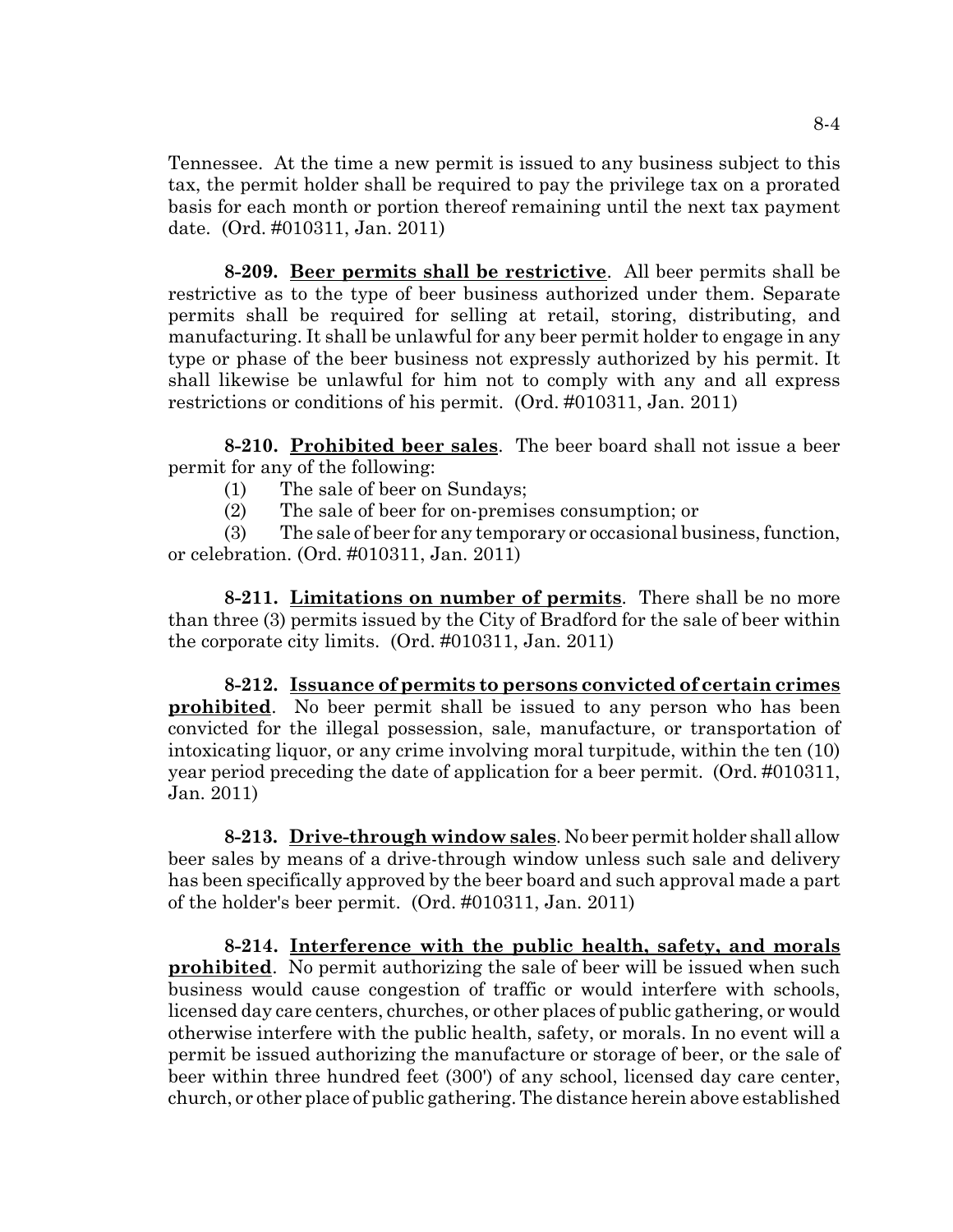shall be measured along straight lines from the nearest point of the building from which the beer will be sold, manufactured, or stored to the nearest point of the building housing a school, licensed day care center, church, or other place of public gathering. No permit shall be suspended, revoked, or denied on the basis of proximity of the establishment to a school, licensed day care center, church, or other place of public gathering if a valid permit had been issued to any business on that same location unless beer is not sold, distributed, or manufactured at that location during any continuous six (6) month period. (Ord. #010311, Jan. 2011)

# **8-215. Prohibited conduct or activities by beer permit holders, employees, and persons engaged in the sale of beer**. It shall be unlawful for any beer permit holder, employee or person engaged in the sale of beer to:

(1) Employ any minor under eighteen (18) years of age in the sale, storage, distribution or manufacture of beer.<sup>1</sup>

(2) Make or allow the sale of beer between the hours of 12:00 midnight and 6:00 A.M. on weekdays and between the hours of 12:00 midnight Saturday and  $12:00$  noon on Sunday.<sup>2</sup>

(3) Allow any person under twenty-one (21) years of age to loiter in or about his place of business.<sup>3</sup>

(4) Make or allow any sale of beer to any intoxicated person or to any feeble-minded, insane, or otherwise mentally incapacitated person.

(5) Allow drunk persons to loiter about his premises.

(6) Serve, sell, or allow the consumption on his premises of any alcoholic beverage with an alcoholic content higher than beer.

(7) Fail to provide and maintain separate sanitary toilet facilities for men and women.

**8-216. Revocation or suspension of beer permits**. (1) The beer board shall have the power to revoke or suspend any beer permit issued under the provisions of this chapter when the holder thereof is guilty of making a false

<sup>1</sup> State law reference

*Tennessee Code Annotated,* § 1-3-113(a).

<sup>2</sup> State law reference

*Tennessee Code Annotated,* § 57-5-106(a), for cities with liquor by the drink, the Alcoholic Beverage Commission sets the hours of operation, which may only be modified by ordinance to reduce hours on Sundays under *Tennessee Compilation Rules and Regulations* § 0100-01-.03(2).

<sup>3</sup> State law reference

*Tennessee Code Annotated,* § 57-5-106(a).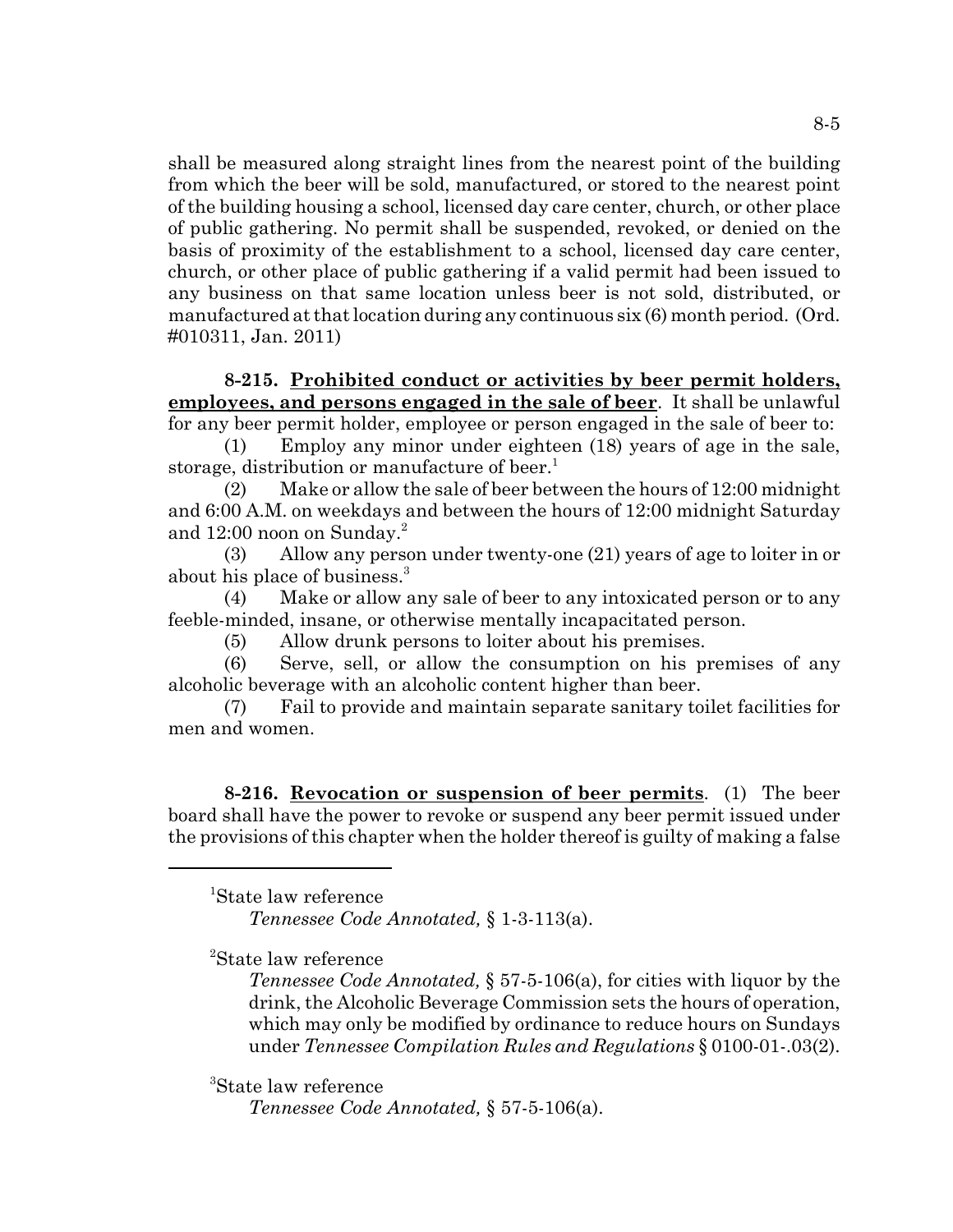statement or misrepresentation in his application or violating any of the provisions of this chapter. However, no beer permit shall be revoked or suspended until a public hearing is held by the board after reasonable notice to all the known parties of interest. Revocation or suspension proceedings may be initiated by the police chief or by any member of the beer board.

(2) Pursuant to *Tennessee Code Annotated*, § 57-5-608, the beer board shall not revoke or suspend the permit of a "responsible vendor" qualified under the requirements of *Tennessee Code Annotated*, § 57-5-606 for a clerk's illegal sale of beer to a minor if the clerk is properly certified and has attended annual meetings since the clerk's original certification, unless the vendor's status as a certified responsible vendor has been revoked by the alcoholic beverage commission. If the responsible vendor's certification has been revoked, the vendor shall be punished by the beer board as if the vendor were not certified as a responsible vendor. "Clerk" means any person working in a capacity to sell beer directly to consumers for off-premises consumption. Under *Tennessee Code Annotated*, § 57-5-608, the alcoholic beverage commission shall revoke a responsible vendor upon notification by the beer board that the board has made a final determination that the vendor has sold beer to a minor for the second time in a consecutive twelve (12) month period. The revocation shall be for three (3) years. (Ord. #010311, Jan. 2011)

## **8-217. Civil penalty in lieu of revocation or suspension**.

(1) Definition. "Responsible vendor" means a person, corporation, or other entity that has been issued a permit to sell beer for off-premises consumption and has received certification by the Tennessee Alcoholic Beverage Commission under the Tennessee Responsible Vendor Act of 2006, *Tennessee Code Annotated*, §§ 57-5-601, *et seq.*

(2) Penalty, revocation, or suspension. The beer board may, at the time it imposes a revocation or suspension, offer a permit holder that is not a responsible vendor the alternative of paying a civil penalty not to exceed two thousand five hundred dollars (\$2,500.00) for each offense of making or permitting to be made any sales to minors, or a civil penalty not to exceed one thousand dollars (\$1,000.00) for any other offense.

The beer board may impose on a responsible vendor a civil penalty not to exceed one thousand dollars (\$1,000.00) for each offense of making or permitting to be made any sales to minors or for any other offense.

If a civil penalty is offered as an alternative to revocation or suspension, the holder shall have seven (7) days within which to pay the civil penalty before the revocation or suspension shall be imposed. If the civil penalty is paid within that time, the revocation or suspension shall be deemed withdrawn.

Payment of the civil penalty in lieu of revocation or suspension by a permit holder shall be an admission by the holder of the violation so charged and shall be paid to the exclusion of any other penalty that the city may impose. (Ord. #010311, Jan. 2011)